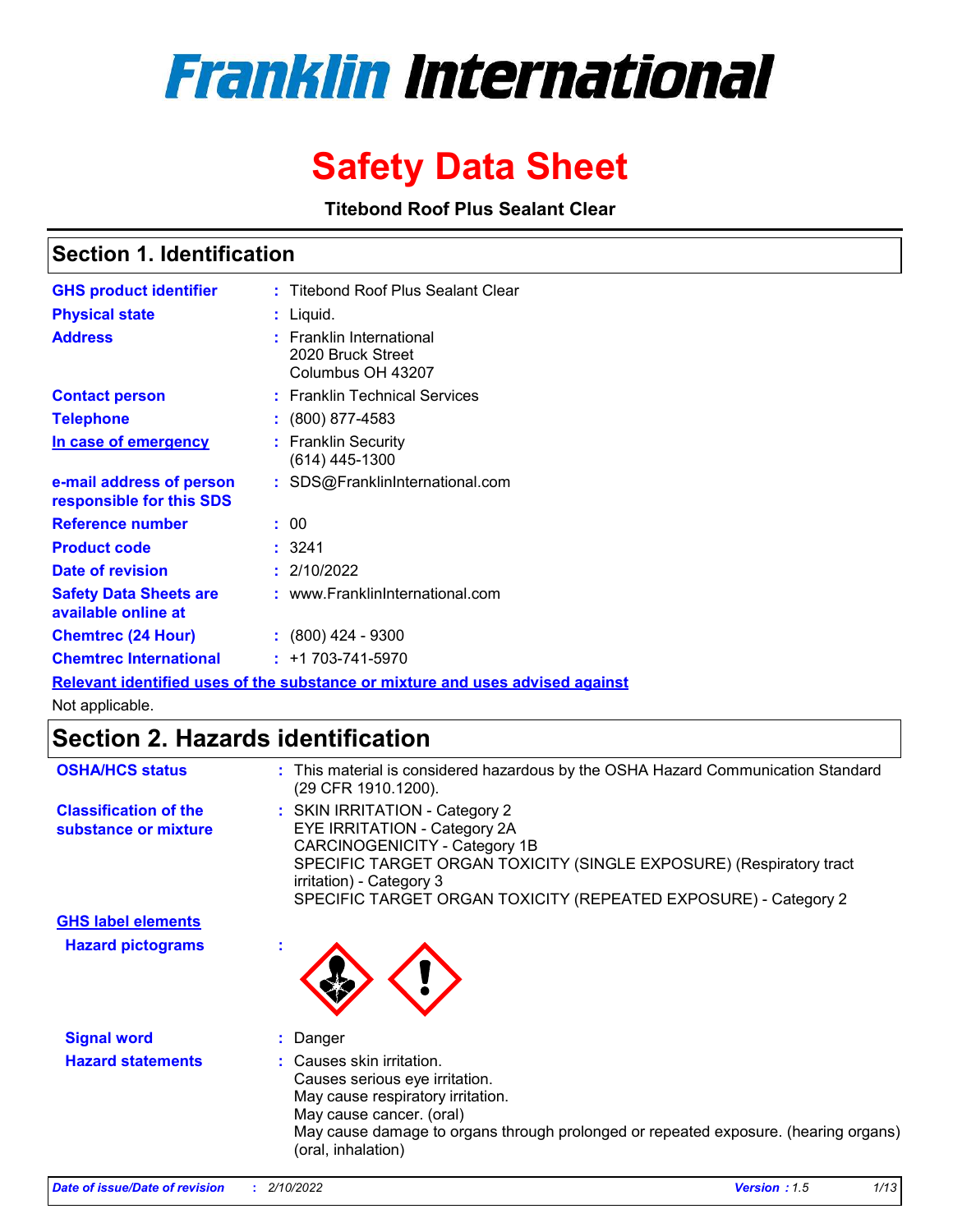### **Section 2. Hazards identification**

| <b>Precautionary statements</b>            |                                                                                                                                                                                                                                                                                                                                                                                                                                                                                                                                                                      |
|--------------------------------------------|----------------------------------------------------------------------------------------------------------------------------------------------------------------------------------------------------------------------------------------------------------------------------------------------------------------------------------------------------------------------------------------------------------------------------------------------------------------------------------------------------------------------------------------------------------------------|
| <b>Prevention</b>                          | : Øbtain special instructions before use. Do not handle until all safety precautions have<br>been read and understood. Wear protective gloves, protective clothing and eye or face<br>protection. Use only outdoors or in a well-ventilated area. Do not breathe vapor. Wash<br>thoroughly after handling.                                                                                                                                                                                                                                                           |
| <b>Response</b>                            | : F exposed or concerned: Get medical advice or attention. IF INHALED: Remove<br>person to fresh air and keep comfortable for breathing. Call a POISON CENTER or<br>doctor if you feel unwell. Take off contaminated clothing and wash it before reuse. IF<br>ON SKIN: Wash with plenty of water. If skin irritation occurs: Get medical advice or<br>attention. IF IN EYES: Rinse cautiously with water for several minutes. Remove contact<br>lenses, if present and easy to do. Continue rinsing. If eye irritation persists: Get medical<br>advice or attention. |
| <b>Storage</b>                             | : Store locked up. Store in a well-ventilated place. Keep container tightly closed.                                                                                                                                                                                                                                                                                                                                                                                                                                                                                  |
| <b>Disposal</b>                            | : Dispose of contents and container in accordance with all local, regional, national and<br>international regulations.                                                                                                                                                                                                                                                                                                                                                                                                                                               |
| <b>Supplemental label</b><br>elements      | : Avoid contact with skin and clothing. Wash thoroughly after handling.                                                                                                                                                                                                                                                                                                                                                                                                                                                                                              |
| <b>Hazards not otherwise</b><br>classified | : Prolonged or repeated contact may dry skin and cause irritation.                                                                                                                                                                                                                                                                                                                                                                                                                                                                                                   |

### **Section 3. Composition/information on ingredients**

|  | Substance/mixture |  |  |
|--|-------------------|--|--|
|  |                   |  |  |

**Substance/mixture :** Mixture

| <b>Ingredient name</b>                                 | $\frac{9}{6}$ | <b>CAS number</b> |
|--------------------------------------------------------|---------------|-------------------|
| <b>xylene</b>                                          | I≥10 - ≤25    | 1330-20-7         |
| ethylbenzene                                           | 210 - ≤25     | 100-41-4          |
| Distillates (petroleum), hydrotreated light            | l≤3           | 64742-47-8        |
| Distillates (petroleum), hydrotreated light naphthenic | l≤3           | 64742-53-6        |
| Distillates (petroleum), hydrotreated light paraffinic | l≤3           | 64742-55-8        |

Any concentration shown as a range is to protect confidentiality or is due to batch variation.

**There are no additional ingredients present which, within the current knowledge of the supplier and in the concentrations applicable, are classified as hazardous to health or the environment and hence require reporting in this section.**

**Occupational exposure limits, if available, are listed in Section 8.**

### **Section 4. First aid measures**

#### **Description of necessary first aid measures**

| <b>Eye contact</b>  | : Immediately flush eyes with plenty of water, occasionally lifting the upper and lower<br>eyelids. Check for and remove any contact lenses. Continue to rinse for at least 10<br>minutes. Get medical attention.                                                                                                                                                                                                                                                                                                                                                                                                                                                                                                                    |
|---------------------|--------------------------------------------------------------------------------------------------------------------------------------------------------------------------------------------------------------------------------------------------------------------------------------------------------------------------------------------------------------------------------------------------------------------------------------------------------------------------------------------------------------------------------------------------------------------------------------------------------------------------------------------------------------------------------------------------------------------------------------|
| <b>Inhalation</b>   | : Remove victim to fresh air and keep at rest in a position comfortable for breathing. If it<br>is suspected that fumes are still present, the rescuer should wear an appropriate mask<br>or self-contained breathing apparatus. If not breathing, if breathing is irregular or if<br>respiratory arrest occurs, provide artificial respiration or oxygen by trained personnel. It<br>may be dangerous to the person providing aid to give mouth-to-mouth resuscitation.<br>Get medical attention. If necessary, call a poison center or physician. If unconscious,<br>place in recovery position and get medical attention immediately. Maintain an open<br>airway. Loosen tight clothing such as a collar, tie, belt or waistband. |
| <b>Skin contact</b> | : Wash skin thoroughly with soap and water or use recognized skin cleanser. Remove<br>contaminated clothing and shoes. Wash contaminated clothing thoroughly with water<br>before removing it, or wear gloves. Continue to rinse for at least 10 minutes. Get<br>medical attention. Wash clothing before reuse. Clean shoes thoroughly before reuse.                                                                                                                                                                                                                                                                                                                                                                                 |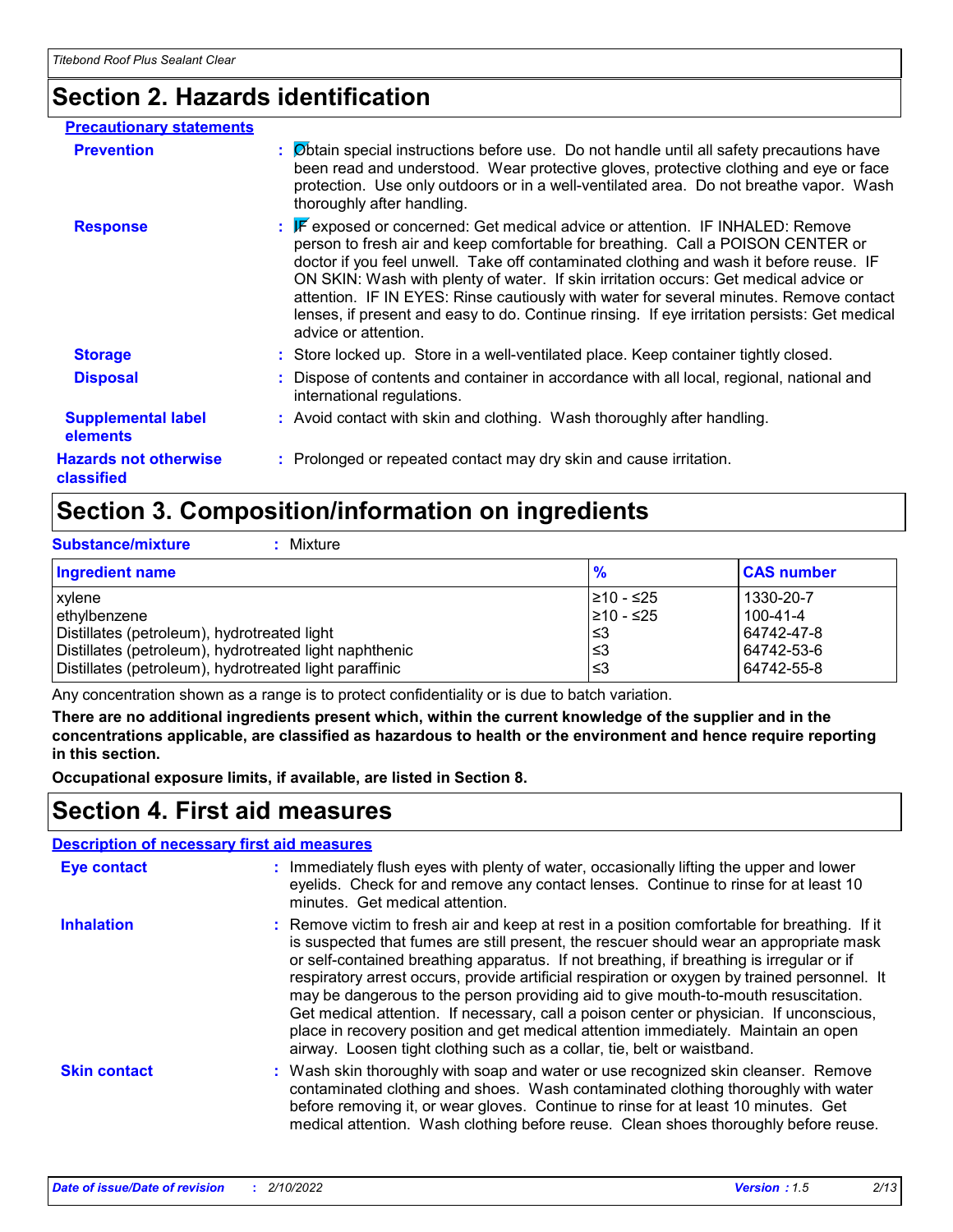### **Section 4. First aid measures**

| <b>Ingestion</b>                                          | : Wash out mouth with water. Remove dentures if any. Remove victim to fresh air and<br>keep at rest in a position comfortable for breathing. If material has been swallowed and<br>the exposed person is conscious, give small quantities of water to drink. Stop if the<br>exposed person feels sick as vomiting may be dangerous. Do not induce vomiting<br>unless directed to do so by medical personnel. If vomiting occurs, the head should be<br>kept low so that vomit does not enter the lungs. Get medical attention. Never give<br>anything by mouth to an unconscious person. If unconscious, place in recovery position<br>and get medical attention immediately. Maintain an open airway. Loosen tight clothing<br>such as a collar, tie, belt or waistband. |
|-----------------------------------------------------------|---------------------------------------------------------------------------------------------------------------------------------------------------------------------------------------------------------------------------------------------------------------------------------------------------------------------------------------------------------------------------------------------------------------------------------------------------------------------------------------------------------------------------------------------------------------------------------------------------------------------------------------------------------------------------------------------------------------------------------------------------------------------------|
| <b>Most important symptoms/effects, acute and delayed</b> |                                                                                                                                                                                                                                                                                                                                                                                                                                                                                                                                                                                                                                                                                                                                                                           |
| <b>Potential acute health effects</b>                     |                                                                                                                                                                                                                                                                                                                                                                                                                                                                                                                                                                                                                                                                                                                                                                           |
| <b>Eye contact</b>                                        | : Causes serious eye irritation.                                                                                                                                                                                                                                                                                                                                                                                                                                                                                                                                                                                                                                                                                                                                          |
| <b>Inhalation</b>                                         | May cause respiratory irritation.                                                                                                                                                                                                                                                                                                                                                                                                                                                                                                                                                                                                                                                                                                                                         |
| <b>Skin contact</b>                                       | : Causes skin irritation. Defatting to the skin.                                                                                                                                                                                                                                                                                                                                                                                                                                                                                                                                                                                                                                                                                                                          |
| <b>Ingestion</b>                                          | : No known significant effects or critical hazards.                                                                                                                                                                                                                                                                                                                                                                                                                                                                                                                                                                                                                                                                                                                       |
| <b>Over-exposure signs/symptoms</b>                       |                                                                                                                                                                                                                                                                                                                                                                                                                                                                                                                                                                                                                                                                                                                                                                           |
| <b>Eye contact</b>                                        | : Adverse symptoms may include the following:<br>pain or irritation<br>watering<br>redness                                                                                                                                                                                                                                                                                                                                                                                                                                                                                                                                                                                                                                                                                |
| <b>Inhalation</b>                                         | : Adverse symptoms may include the following:<br>respiratory tract irritation<br>coughing                                                                                                                                                                                                                                                                                                                                                                                                                                                                                                                                                                                                                                                                                 |
| <b>Skin contact</b>                                       | : Adverse symptoms may include the following:<br>irritation<br>redness<br>dryness<br>cracking                                                                                                                                                                                                                                                                                                                                                                                                                                                                                                                                                                                                                                                                             |
| <b>Ingestion</b>                                          | : No specific data.                                                                                                                                                                                                                                                                                                                                                                                                                                                                                                                                                                                                                                                                                                                                                       |
|                                                           | Indication of immediate medical attention and special treatment needed, if necessary                                                                                                                                                                                                                                                                                                                                                                                                                                                                                                                                                                                                                                                                                      |
| <b>Notes to physician</b>                                 | : Treat symptomatically. Contact poison treatment specialist immediately if large<br>quantities have been ingested or inhaled.                                                                                                                                                                                                                                                                                                                                                                                                                                                                                                                                                                                                                                            |
| <b>Specific treatments</b>                                | : No specific treatment.                                                                                                                                                                                                                                                                                                                                                                                                                                                                                                                                                                                                                                                                                                                                                  |
| <b>Protection of first-aiders</b>                         | No action shall be taken involving any personal risk or without suitable training. If it is<br>suspected that fumes are still present, the rescuer should wear an appropriate mask or<br>self-contained breathing apparatus. It may be dangerous to the person providing aid to<br>give mouth-to-mouth resuscitation. Wash contaminated clothing thoroughly with water<br>before removing it, or wear gloves.                                                                                                                                                                                                                                                                                                                                                             |

**See toxicological information (Section 11)**

### **Section 5. Fire-fighting measures**

| <b>Extinguishing media</b>                           |    |                                                                                                                          |
|------------------------------------------------------|----|--------------------------------------------------------------------------------------------------------------------------|
| <b>Suitable extinguishing</b><br>media               |    | : Use an extinguishing agent suitable for the surrounding fire.                                                          |
| <b>Unsuitable extinguishing</b><br>media             | ÷. | None known.                                                                                                              |
| <b>Specific hazards arising</b><br>from the chemical |    | : In a fire or if heated, a pressure increase will occur and the container may burst.                                    |
| <b>Hazardous thermal</b><br>decomposition products   |    | : Decomposition products may include the following materials:<br>carbon dioxide<br>carbon monoxide<br>metal oxide/oxides |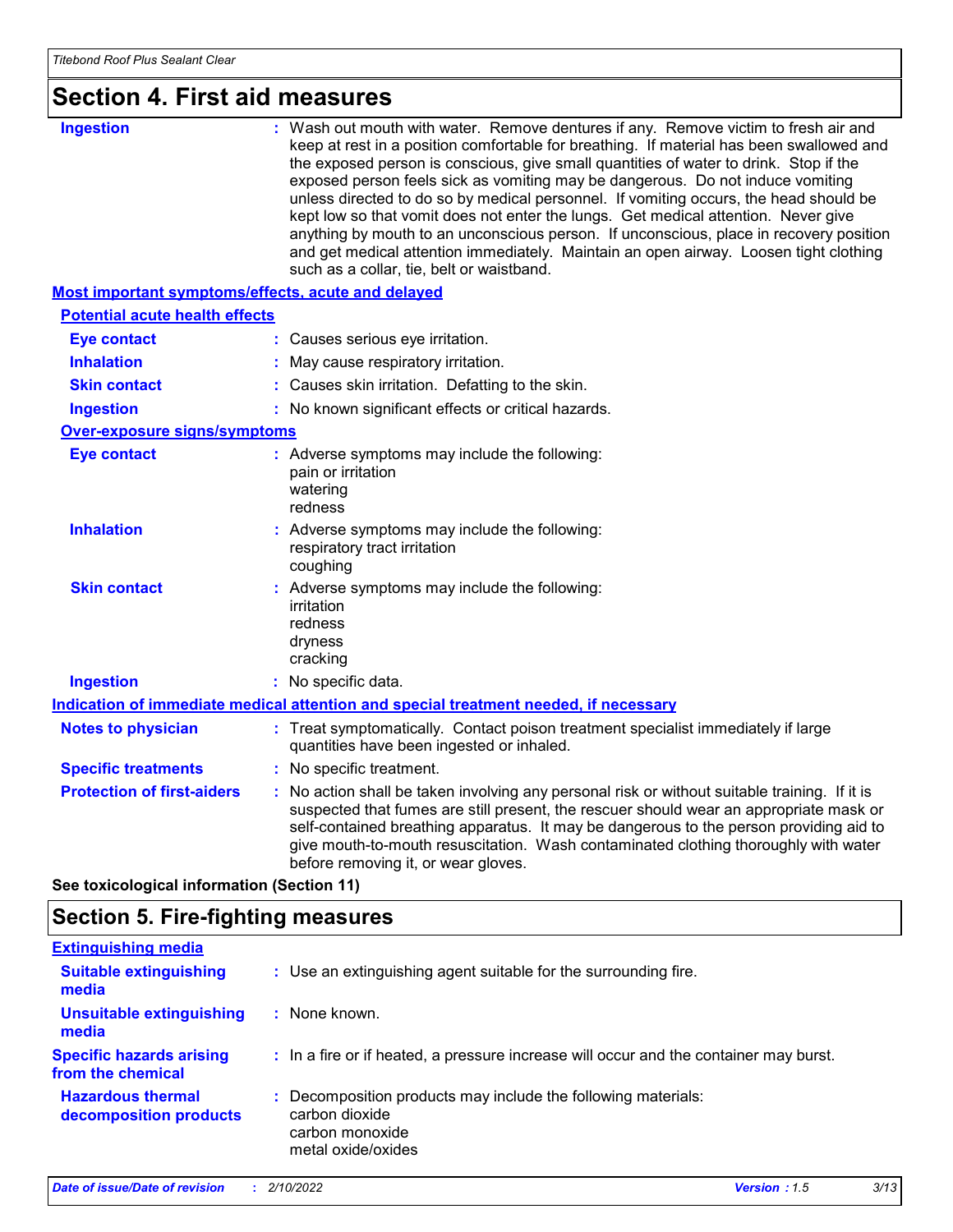### **Section 5. Fire-fighting measures**

| <b>Special protective actions</b><br>for fire-fighters   | : Promptly isolate the scene by removing all persons from the vicinity of the incident if<br>there is a fire. No action shall be taken involving any personal risk or without suitable<br>training. |
|----------------------------------------------------------|-----------------------------------------------------------------------------------------------------------------------------------------------------------------------------------------------------|
| <b>Special protective</b><br>equipment for fire-fighters | Fire-fighters should wear appropriate protective equipment and self-contained breathing<br>apparatus (SCBA) with a full face-piece operated in positive pressure mode.                              |

### **Section 6. Accidental release measures**

|                                                       | Personal precautions, protective equipment and emergency procedures                                                                                                                                                                                                                                                                                                                                                                                                                                                                                                                                                                                                                                          |
|-------------------------------------------------------|--------------------------------------------------------------------------------------------------------------------------------------------------------------------------------------------------------------------------------------------------------------------------------------------------------------------------------------------------------------------------------------------------------------------------------------------------------------------------------------------------------------------------------------------------------------------------------------------------------------------------------------------------------------------------------------------------------------|
| For non-emergency<br>personnel                        | : No action shall be taken involving any personal risk or without suitable training.<br>Evacuate surrounding areas. Keep unnecessary and unprotected personnel from<br>entering. Do not touch or walk through spilled material. Avoid breathing vapor or mist.<br>Provide adequate ventilation. Wear appropriate respirator when ventilation is<br>inadequate. Put on appropriate personal protective equipment.                                                                                                                                                                                                                                                                                             |
| For emergency responders                              | : If specialized clothing is required to deal with the spillage, take note of any information in<br>Section 8 on suitable and unsuitable materials. See also the information in "For non-<br>emergency personnel".                                                                                                                                                                                                                                                                                                                                                                                                                                                                                           |
| <b>Environmental precautions</b>                      | : Avoid dispersal of spilled material and runoff and contact with soil, waterways, drains<br>and sewers. Inform the relevant authorities if the product has caused environmental<br>pollution (sewers, waterways, soil or air).                                                                                                                                                                                                                                                                                                                                                                                                                                                                              |
| Methods and materials for containment and cleaning up |                                                                                                                                                                                                                                                                                                                                                                                                                                                                                                                                                                                                                                                                                                              |
| <b>Small spill</b>                                    | : Stop leak if without risk. Move containers from spill area. Dilute with water and mop up<br>if water-soluble. Alternatively, or if water-insoluble, absorb with an inert dry material and<br>place in an appropriate waste disposal container. Dispose of via a licensed waste<br>disposal contractor.                                                                                                                                                                                                                                                                                                                                                                                                     |
| <b>Large spill</b>                                    | : Stop leak if without risk. Move containers from spill area. Approach release from<br>upwind. Prevent entry into sewers, water courses, basements or confined areas. Wash<br>spillages into an effluent treatment plant or proceed as follows. Contain and collect<br>spillage with non-combustible, absorbent material e.g. sand, earth, vermiculite or<br>diatomaceous earth and place in container for disposal according to local regulations<br>(see Section 13). Dispose of via a licensed waste disposal contractor. Contaminated<br>absorbent material may pose the same hazard as the spilled product. Note: see<br>Section 1 for emergency contact information and Section 13 for waste disposal. |

### **Section 7. Handling and storage**

#### **Precautions for safe handling**

| <b>Protective measures</b>                                                       | : Put on appropriate personal protective equipment (see Section 8). Avoid exposure -<br>obtain special instructions before use. Do not handle until all safety precautions have<br>been read and understood. Do not get in eyes or on skin or clothing. Do not breathe<br>vapor or mist. Do not ingest. Use only with adequate ventilation. Wear appropriate<br>respirator when ventilation is inadequate. Keep in the original container or an approved<br>alternative made from a compatible material, kept tightly closed when not in use. Empty<br>containers retain product residue and can be hazardous. Do not reuse container. |  |
|----------------------------------------------------------------------------------|----------------------------------------------------------------------------------------------------------------------------------------------------------------------------------------------------------------------------------------------------------------------------------------------------------------------------------------------------------------------------------------------------------------------------------------------------------------------------------------------------------------------------------------------------------------------------------------------------------------------------------------|--|
| <b>Advice on general</b><br>occupational hygiene                                 | : Eating, drinking and smoking should be prohibited in areas where this material is<br>handled, stored and processed. Workers should wash hands and face before eating,<br>drinking and smoking. Remove contaminated clothing and protective equipment before<br>entering eating areas. See also Section 8 for additional information on hygiene<br>measures.                                                                                                                                                                                                                                                                          |  |
| <b>Conditions for safe storage,</b><br>including any<br><b>incompatibilities</b> | : Store in accordance with local regulations. Store in original container protected from<br>direct sunlight in a dry, cool and well-ventilated area, away from incompatible materials<br>(see Section 10) and food and drink. Store locked up. Keep container tightly closed<br>and sealed until ready for use. Containers that have been opened must be carefully<br>resealed and kept upright to prevent leakage. Do not store in unlabeled containers.<br>Use appropriate containment to avoid environmental contamination. See Section 10 for<br>incompatible materials before handling or use.                                    |  |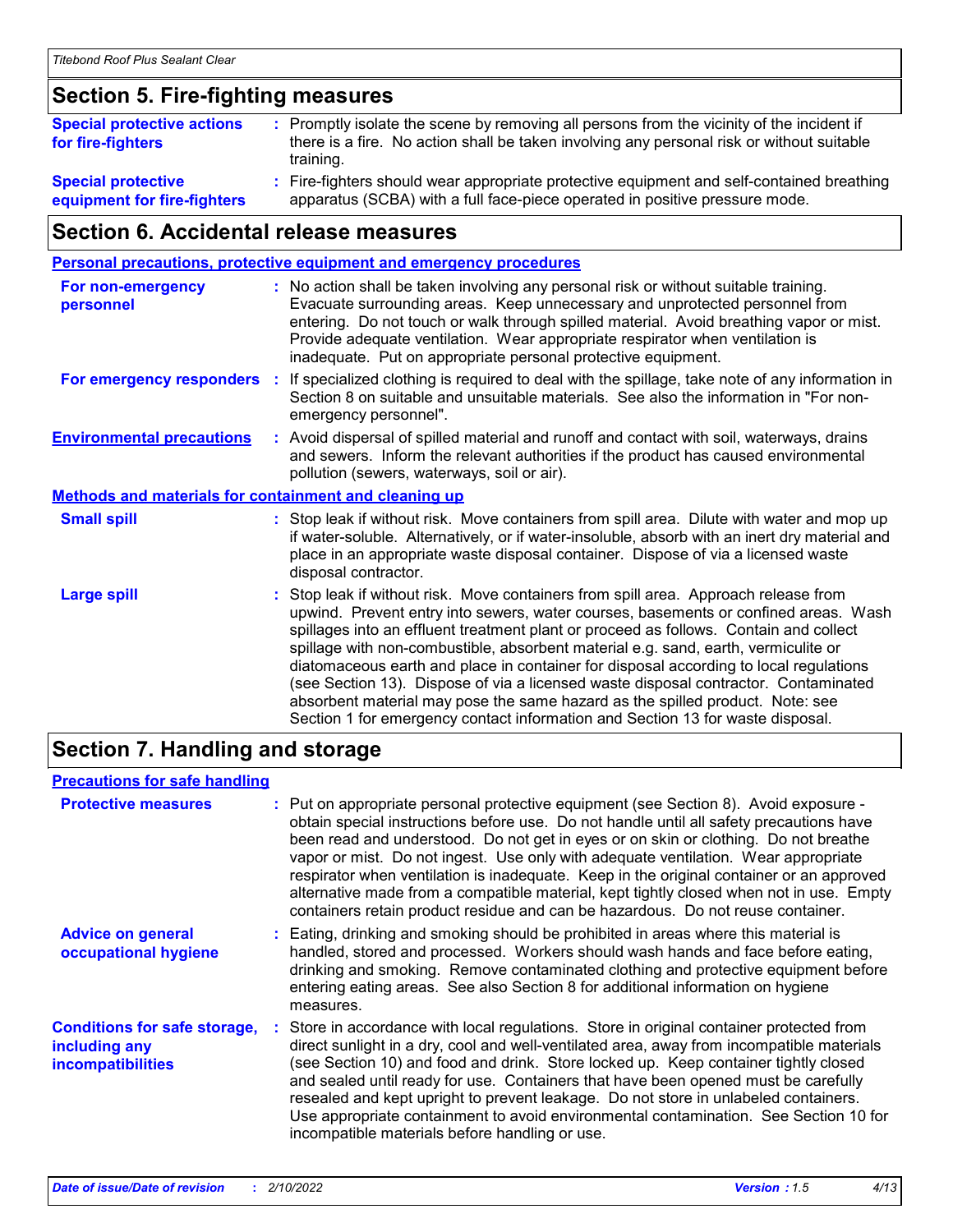### **Section 8. Exposure controls/personal protection**

#### **Control parameters**

#### **Occupational exposure limits**

| <b>Ingredient name</b>                                    | <b>Exposure limits</b>                                                                                                                                                                                                                                                                                                                                                                                                                                                                                                                   |
|-----------------------------------------------------------|------------------------------------------------------------------------------------------------------------------------------------------------------------------------------------------------------------------------------------------------------------------------------------------------------------------------------------------------------------------------------------------------------------------------------------------------------------------------------------------------------------------------------------------|
| xylene                                                    | <b>ACGIH TLV (United States, 3/2020).</b><br>TWA: 100 ppm 8 hours.<br>TWA: 434 mg/m <sup>3</sup> 8 hours.<br>STEL: 150 ppm 15 minutes.<br>STEL: 651 mg/m <sup>3</sup> 15 minutes.<br>OSHA PEL 1989 (United States, 3/1989).<br>TWA: 100 ppm 8 hours.<br>TWA: 435 mg/m <sup>3</sup> 8 hours.<br>STEL: 150 ppm 15 minutes.<br>STEL: 655 mg/m <sup>3</sup> 15 minutes.<br>OSHA PEL (United States, 5/2018).<br>TWA: 100 ppm 8 hours.<br>TWA: $435 \text{ mg/m}^3$ 8 hours.                                                                  |
| ethylbenzene                                              | <b>ACGIH TLV (United States, 3/2020).</b><br>TWA: 20 ppm 8 hours.<br>OSHA PEL 1989 (United States, 3/1989).<br>TWA: 100 ppm 8 hours.<br>TWA: 435 mg/m <sup>3</sup> 8 hours.<br>STEL: 125 ppm 15 minutes.<br>STEL: 545 mg/m <sup>3</sup> 15 minutes.<br>NIOSH REL (United States, 10/2016).<br>TWA: 100 ppm 10 hours.<br>TWA: 435 mg/m <sup>3</sup> 10 hours.<br>STEL: 125 ppm 15 minutes.<br>STEL: 545 mg/m <sup>3</sup> 15 minutes.<br>OSHA PEL (United States, 5/2018).<br>TWA: 100 ppm 8 hours.<br>TWA: $435 \text{ mg/m}^3$ 8 hours. |
| Distillates (petroleum), hydrotreated light               | <b>OSHA PEL (United States).</b><br>TWA: 5 mg/m <sup>3</sup> Form: Mist<br><b>ACGIH TLV (United States).</b><br>TWA: 5 mg/m <sup>3</sup> Form: Mist<br>STEL: 10 mg/m <sup>3</sup> Form: Mist<br>ACGIH TLV (United States, 3/2020). Absorbed through skin.<br>TWA: 200 mg/m <sup>3</sup> , (as total hydrocarbon vapor) 8 hours.                                                                                                                                                                                                          |
| Distillates (petroleum), hydrotreated light<br>naphthenic | ACGIH TLV (United States, 3/2020).<br>TWA: 5 mg/m <sup>3</sup> 8 hours. Form: Inhalable fraction<br>OSHA PEL (United States, 5/2018).<br>TWA: 5 mg/m <sup>3</sup> 8 hours.<br>NIOSH REL (United States, 10/2016).<br>TWA: 5 mg/m <sup>3</sup> 10 hours. Form: Mist<br>STEL: 10 mg/m <sup>3</sup> 15 minutes. Form: Mist                                                                                                                                                                                                                  |
| Distillates (petroleum), hydrotreated light paraffinic    | ACGIH TLV (United States, 3/2020).<br>TWA: 5 mg/m <sup>3</sup> 8 hours. Form: Inhalable fraction<br>OSHA PEL (United States, 5/2018).<br>TWA: 5 mg/m <sup>3</sup> 8 hours.<br>NIOSH REL (United States, 10/2016).<br>TWA: 5 mg/m <sup>3</sup> 10 hours. Form: Mist<br>STEL: 10 mg/m <sup>3</sup> 15 minutes. Form: Mist                                                                                                                                                                                                                  |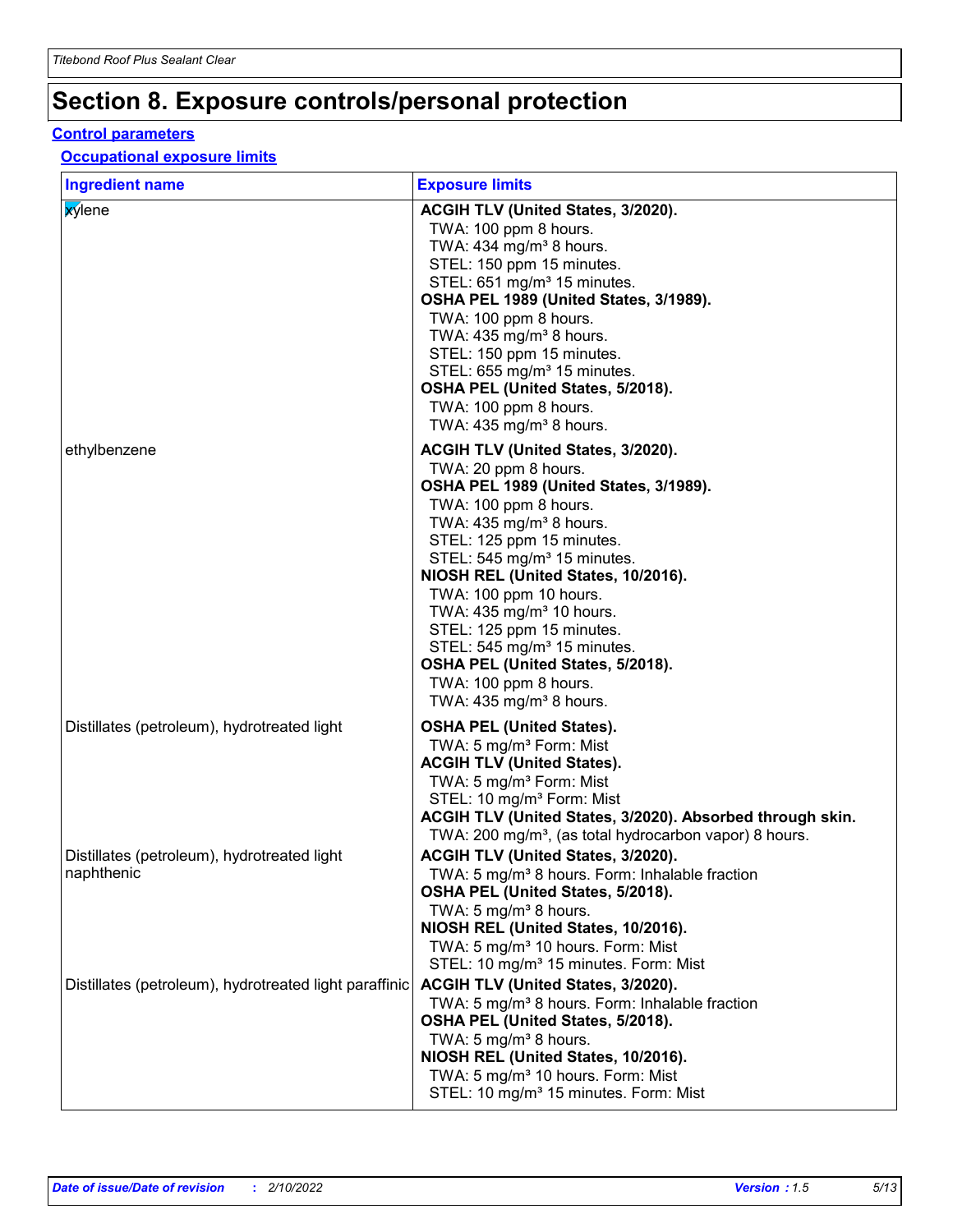### **Section 8. Exposure controls/personal protection**

| <b>Appropriate engineering</b><br>controls | : Use only with adequate ventilation. If user operations generate dust, fumes, gas, vapor<br>or mist, use process enclosures, local exhaust ventilation or other engineering controls<br>to keep worker exposure to airborne contaminants below any recommended or statutory<br>limits.                                                                                                                                                                                                                                                                                                                                |
|--------------------------------------------|------------------------------------------------------------------------------------------------------------------------------------------------------------------------------------------------------------------------------------------------------------------------------------------------------------------------------------------------------------------------------------------------------------------------------------------------------------------------------------------------------------------------------------------------------------------------------------------------------------------------|
| <b>Environmental exposure</b><br>controls  | : Emissions from ventilation or work process equipment should be checked to ensure<br>they comply with the requirements of environmental protection legislation. In some<br>cases, fume scrubbers, filters or engineering modifications to the process equipment<br>will be necessary to reduce emissions to acceptable levels.                                                                                                                                                                                                                                                                                        |
| <b>Individual protection measures</b>      |                                                                                                                                                                                                                                                                                                                                                                                                                                                                                                                                                                                                                        |
| <b>Hygiene measures</b>                    | : Wash hands, forearms and face thoroughly after handling chemical products, before<br>eating, smoking and using the lavatory and at the end of the working period.<br>Appropriate techniques should be used to remove potentially contaminated clothing.<br>Wash contaminated clothing before reusing. Ensure that eyewash stations and safety<br>showers are close to the workstation location.                                                                                                                                                                                                                      |
| <b>Eye/face protection</b>                 | : Safety eyewear complying with an approved standard should be used when a risk<br>assessment indicates this is necessary to avoid exposure to liquid splashes, mists,<br>gases or dusts. If contact is possible, the following protection should be worn, unless<br>the assessment indicates a higher degree of protection: chemical splash goggles.                                                                                                                                                                                                                                                                  |
| <b>Skin protection</b>                     |                                                                                                                                                                                                                                                                                                                                                                                                                                                                                                                                                                                                                        |
| <b>Hand protection</b>                     | : Chemical-resistant, impervious gloves complying with an approved standard should be<br>worn at all times when handling chemical products if a risk assessment indicates this is<br>necessary. Considering the parameters specified by the glove manufacturer, check<br>during use that the gloves are still retaining their protective properties. It should be<br>noted that the time to breakthrough for any glove material may be different for different<br>glove manufacturers. In the case of mixtures, consisting of several substances, the<br>protection time of the gloves cannot be accurately estimated. |
| <b>Body protection</b>                     | Personal protective equipment for the body should be selected based on the task being<br>performed and the risks involved and should be approved by a specialist before<br>handling this product.                                                                                                                                                                                                                                                                                                                                                                                                                      |
| <b>Other skin protection</b>               | : Appropriate footwear and any additional skin protection measures should be selected<br>based on the task being performed and the risks involved and should be approved by a<br>specialist before handling this product.                                                                                                                                                                                                                                                                                                                                                                                              |
| <b>Respiratory protection</b>              | : Based on the hazard and potential for exposure, select a respirator that meets the<br>appropriate standard or certification. Respirators must be used according to a<br>respiratory protection program to ensure proper fitting, training, and other important<br>aspects of use.                                                                                                                                                                                                                                                                                                                                    |

### **Section 9. Physical and chemical properties**

| <b>Appearance</b>                               |                              |
|-------------------------------------------------|------------------------------|
| <b>Physical state</b>                           | : Liquid. [Paste.]           |
| Color                                           | Clear.                       |
| <b>Odor</b>                                     | Solvent(s)<br>t.             |
| <b>Odor threshold</b>                           | Not available.               |
| рH                                              | $:$ Not available.           |
| <b>Melting point</b>                            | : Not available.             |
| <b>Boiling point</b>                            | : Not available.             |
| <b>Flash point</b>                              | : Not available.             |
| <b>Evaporation rate</b>                         | : Not available.             |
| <b>Flammability (solid, gas)</b>                | $:$ Not available.           |
| Lower and upper explosive<br>(flammable) limits | $:$ Lower: 1%<br>Upper: 6.7% |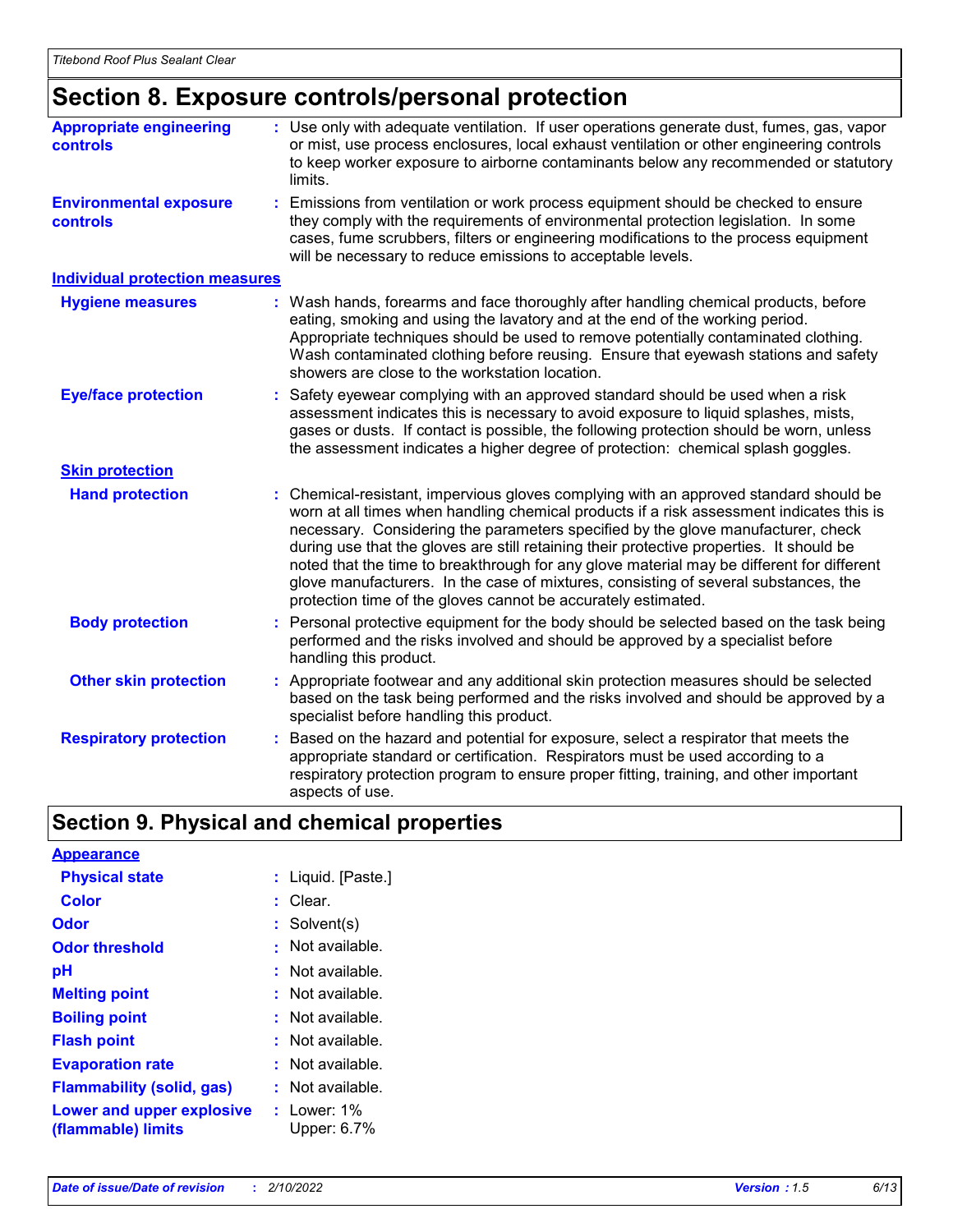### **Section 9. Physical and chemical properties**

| <b>VOC (less water, less)</b><br>exempt solvents) | $: 315$ g/l                                                               |
|---------------------------------------------------|---------------------------------------------------------------------------|
|                                                   | Not available.                                                            |
| <b>Vapor density</b>                              | : $>1$ [Air = 1]                                                          |
| <b>Relative density</b>                           | : 0.98                                                                    |
| <b>Solubility</b>                                 | : Partially soluble in the following materials: cold water and hot water. |
| <b>Solubility in water</b>                        | : Not available.                                                          |
| <b>Partition coefficient: n-</b><br>octanol/water | : Not available.                                                          |
| <b>Auto-ignition temperature</b>                  | : Not applicable.                                                         |
| <b>Decomposition temperature</b>                  | : Not available.                                                          |
| <b>Viscosity</b>                                  | : Not available.                                                          |

### **Section 10. Stability and reactivity**

| <b>Reactivity</b>                            |    | : No specific test data related to reactivity available for this product or its ingredients.              |
|----------------------------------------------|----|-----------------------------------------------------------------------------------------------------------|
| <b>Chemical stability</b>                    |    | : The product is stable.                                                                                  |
| <b>Possibility of hazardous</b><br>reactions |    | : Under normal conditions of storage and use, hazardous reactions will not occur.                         |
| <b>Conditions to avoid</b>                   |    | : No specific data.                                                                                       |
| <b>Incompatible materials</b>                | ÷. | No specific data.                                                                                         |
| <b>Hazardous decomposition</b><br>products   |    | : Under normal conditions of storage and use, hazardous decomposition products should<br>not be produced. |

### **Section 11. Toxicological information**

#### **Information on toxicological effects**

#### **Acute toxicity**

| <b>Product/ingredient name</b>                            | <b>Result</b>                   | <b>Species</b> | <b>Dose</b>              | <b>Exposure</b> |
|-----------------------------------------------------------|---------------------------------|----------------|--------------------------|-----------------|
| xylene                                                    | LC50 Inhalation Gas.            | Rat            | 5000 ppm                 | 4 hours         |
|                                                           | LD50 Oral                       | Rat            | 4300 mg/kg               |                 |
| ethylbenzene                                              | LD50 Dermal                     | Rabbit         | >5000 mg/kg              |                 |
|                                                           | LD50 Oral                       | Rat            | 3500 mg/kg               |                 |
| Distillates (petroleum),                                  | LC50 Inhalation Dusts and mists | Rat            | $2180$ mg/m <sup>3</sup> | 4 hours         |
| hydrotreated light naphthenic                             |                                 |                |                          |                 |
|                                                           | LD50 Oral                       | Rat            | >5000 mg/kg              |                 |
| Distillates (petroleum),<br>hydrotreated light paraffinic | LC50 Inhalation Dusts and mists | Rat            | 3900 mg/m <sup>3</sup>   | 14 hours        |

**Irritation/Corrosion**

| <b>Product/ingredient name</b> | <b>Result</b>            | <b>Species</b> | <b>Score</b> | <b>Exposure</b> | <b>Observation</b>       |
|--------------------------------|--------------------------|----------------|--------------|-----------------|--------------------------|
| xylene                         | Eyes - Mild irritant     | Rabbit         |              | 87 mg           |                          |
|                                | Eyes - Severe irritant   | Rabbit         |              | 24 hours 5      | $\overline{\phantom{0}}$ |
|                                |                          |                |              | mg              |                          |
|                                | Skin - Mild irritant     | Rat            |              | 8 hours 60 UI   |                          |
|                                | Skin - Moderate irritant | Rabbit         |              | 24 hours 500    |                          |
|                                |                          |                |              | mg              |                          |
|                                | Skin - Moderate irritant | Rabbit         |              | $100 \%$        |                          |
| ethylbenzene                   | Eyes - Severe irritant   | Rabbit         |              | 500 mg          |                          |
|                                | Skin - Mild irritant     | Rabbit         |              | 24 hours 15     |                          |
|                                |                          |                |              | mg              |                          |
| Distillates (petroleum),       | Skin - Moderate irritant | Rabbit         |              | 24 hours 0.5    |                          |
| hydrotreated light naphthenic  |                          |                |              | MI              |                          |
|                                |                          |                |              |                 |                          |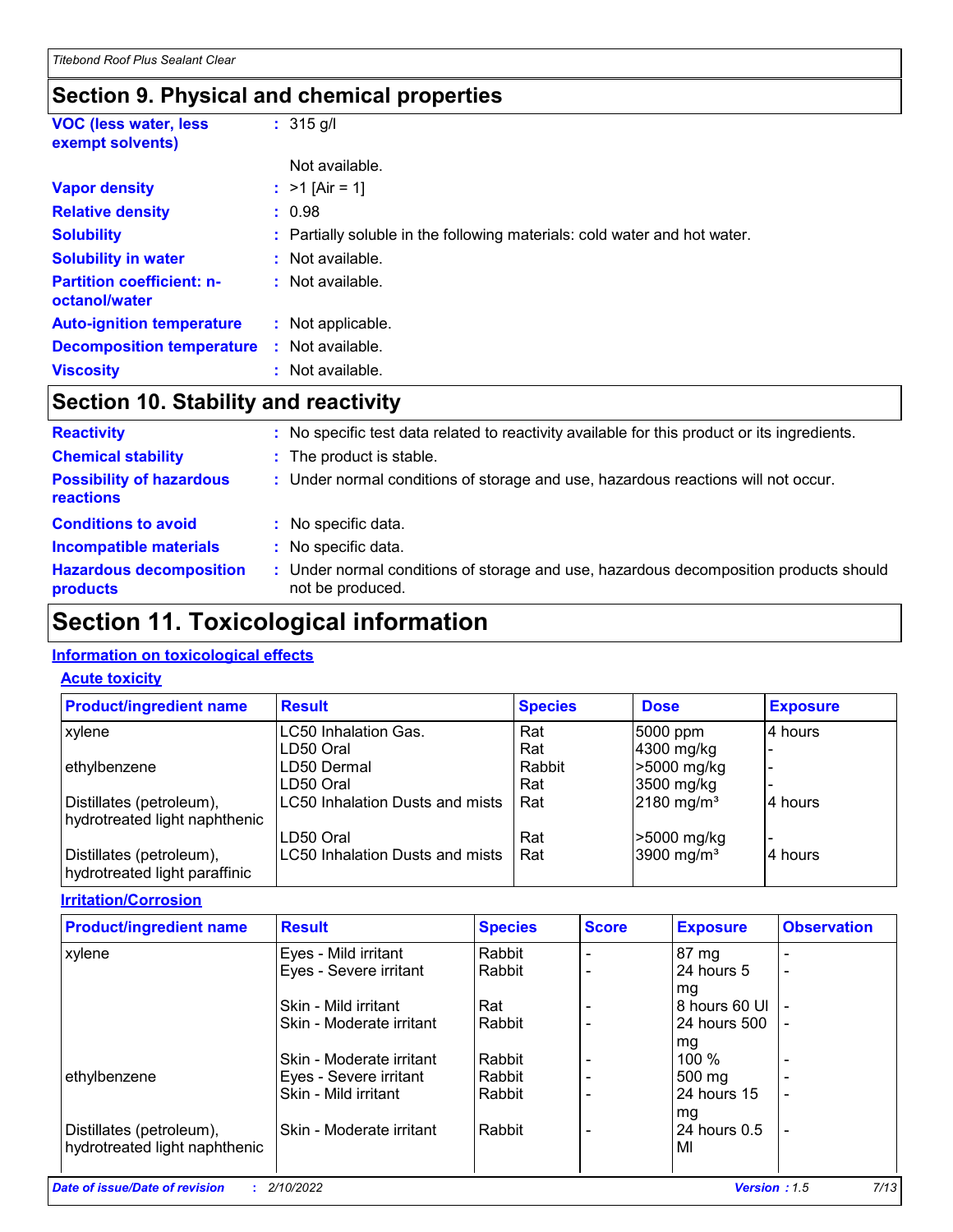### **Section 11. Toxicological information**

| ___                                                |          |                      |  |
|----------------------------------------------------|----------|----------------------|--|
| .<br>.<br>וו אר<br>$\blacksquare$<br>יי<br>ืี่⊐ll⊾ | .<br>וחנ | - - -<br>ו ור:<br>тк |  |
|                                                    |          |                      |  |

#### **Sensitization**

Not available.

#### **Mutagenicity**

Not available.

#### **Carcinogenicity**

Not available.

#### **Classification**

| <b>Product/ingredient name</b> | <b>OSHA</b> | <b>IARC</b> | <b>NTP</b> |
|--------------------------------|-------------|-------------|------------|
| <b>xvlene</b><br>ethylbenzene  |             | 2B          |            |

#### **Reproductive toxicity**

Not available.

#### **Teratogenicity**

Not available.

#### **Specific target organ toxicity (single exposure)**

| <b>Name</b>                             | <b>Category</b> | <b>Route of</b><br><b>exposure</b> | <b>Target organs</b>              |
|-----------------------------------------|-----------------|------------------------------------|-----------------------------------|
| <b>Titebond Roof Plus Sealant Clear</b> | Category 3      |                                    | Respiratory tract<br>l irritation |

#### **Specific target organ toxicity (repeated exposure)**

| <b>Name</b>                      | <b>Category</b> | <b>Route of</b><br><b>exposure</b> | <b>Target organs</b> |
|----------------------------------|-----------------|------------------------------------|----------------------|
| Titebond Roof Plus Sealant Clear | Category 2      | oral, inhalation                   | hearing organs       |

#### **Aspiration hazard**

| <b>Name</b>                                                 |                                                                                            | <b>Result</b>                                                                  |  |  |
|-------------------------------------------------------------|--------------------------------------------------------------------------------------------|--------------------------------------------------------------------------------|--|--|
| ethylbenzene<br>Distillates (petroleum), hydrotreated light |                                                                                            | <b>ASPIRATION HAZARD - Category 1</b><br><b>ASPIRATION HAZARD - Category 1</b> |  |  |
| <b>Information on the likely</b><br>routes of exposure      | : Routes of entry anticipated: Oral, Dermal, Inhalation.                                   |                                                                                |  |  |
| <b>Potential acute health effects</b>                       |                                                                                            |                                                                                |  |  |
| <b>Eye contact</b>                                          | : Causes serious eye irritation.                                                           |                                                                                |  |  |
| <b>Inhalation</b>                                           | : May cause respiratory irritation.                                                        |                                                                                |  |  |
| <b>Skin contact</b>                                         |                                                                                            | : Causes skin irritation. Defatting to the skin.                               |  |  |
| <b>Ingestion</b>                                            |                                                                                            | : No known significant effects or critical hazards.                            |  |  |
|                                                             | <b>Symptoms related to the physical, chemical and toxicological characteristics</b>        |                                                                                |  |  |
| Eye contact                                                 | : Adverse symptoms may include the following:<br>pain or irritation<br>watering<br>redness |                                                                                |  |  |
| <b>Inhalation</b>                                           | : Adverse symptoms may include the following:<br>respiratory tract irritation<br>coughing  |                                                                                |  |  |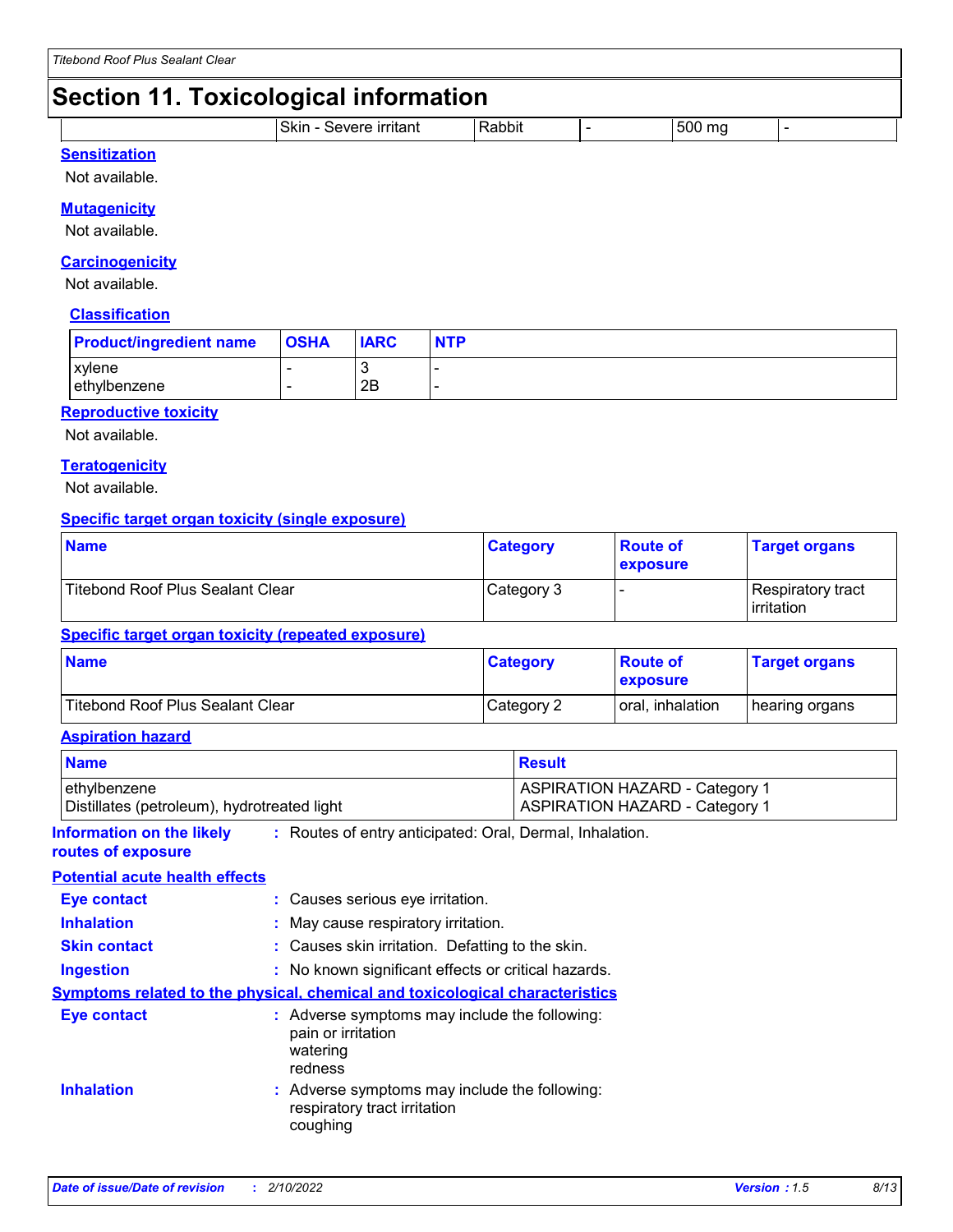### **Section 11. Toxicological information**

| <b>Skin contact</b>                     | : Adverse symptoms may include the following:<br><i>irritation</i><br>redness<br>dryness<br>cracking                                                                                                  |
|-----------------------------------------|-------------------------------------------------------------------------------------------------------------------------------------------------------------------------------------------------------|
| <b>Ingestion</b>                        | : No specific data.                                                                                                                                                                                   |
|                                         | Delayed and immediate effects and also chronic effects from short and long term exposure                                                                                                              |
| <b>Short term exposure</b>              |                                                                                                                                                                                                       |
| <b>Potential immediate</b><br>effects   | : Not available.                                                                                                                                                                                      |
| <b>Potential delayed effects</b>        | : Not available.                                                                                                                                                                                      |
| Long term exposure                      |                                                                                                                                                                                                       |
| <b>Potential immediate</b><br>effects   | : Not available.                                                                                                                                                                                      |
| <b>Potential delayed effects</b>        | : Not available.                                                                                                                                                                                      |
| <b>Potential chronic health effects</b> |                                                                                                                                                                                                       |
| Not available.                          |                                                                                                                                                                                                       |
| <b>General</b>                          | May cause damage to organs through prolonged or repeated exposure if inhaled or<br>swallowed. Prolonged or repeated contact can defat the skin and lead to irritation,<br>cracking and/or dermatitis. |
| <b>Carcinogenicity</b>                  | May cause cancer if swallowed. Risk of cancer depends on duration and level of<br>exposure.                                                                                                           |
| <b>Mutagenicity</b>                     | : No known significant effects or critical hazards.                                                                                                                                                   |
| <b>Teratogenicity</b>                   | : No known significant effects or critical hazards.                                                                                                                                                   |
| <b>Developmental effects</b>            | : No known significant effects or critical hazards.                                                                                                                                                   |
| <b>Fertility effects</b>                | : No known significant effects or critical hazards.                                                                                                                                                   |
| <b>Numerical measures of toxicity</b>   |                                                                                                                                                                                                       |
| <b>Acute toxicity estimates</b>         |                                                                                                                                                                                                       |

Not available.

### **Section 12. Ecological information**

#### **Toxicity**

| <b>Product/ingredient name</b>                 | <b>Result</b>                     | <b>Species</b>                             | <b>Exposure</b> |
|------------------------------------------------|-----------------------------------|--------------------------------------------|-----------------|
| xylene                                         | Acute LC50 8500 µg/l Marine water | Crustaceans - Palaemonetes<br>pugio        | 48 hours        |
|                                                | Acute LC50 13400 µg/l Fresh water | Fish - Pimephales promelas                 | 96 hours        |
| ethylbenzene                                   | Acute EC50 4600 µg/l Fresh water  | Algae - Pseudokirchneriella<br>subcapitata | 72 hours        |
|                                                | Acute EC50 3600 µg/l Fresh water  | Algae - Pseudokirchneriella<br>subcapitata | 96 hours        |
|                                                | Acute EC50 6.53 mg/l Marine water | Crustaceans - Artemia sp. -<br>Nauplii     | 48 hours        |
|                                                | Acute EC50 2.93 mg/l Fresh water  | Daphnia - Daphnia magna -<br>Neonate       | 48 hours        |
|                                                | Acute LC50 4200 µg/l Fresh water  | Fish - Oncorhynchus mykiss                 | 96 hours        |
| Distillates (petroleum),<br>hydrotreated light | Acute LC50 2200 µg/l Fresh water  | Fish - Lepomis macrochirus                 | 4 days          |

#### **Persistence and degradability**

Not available.

**Bioaccumulative potential**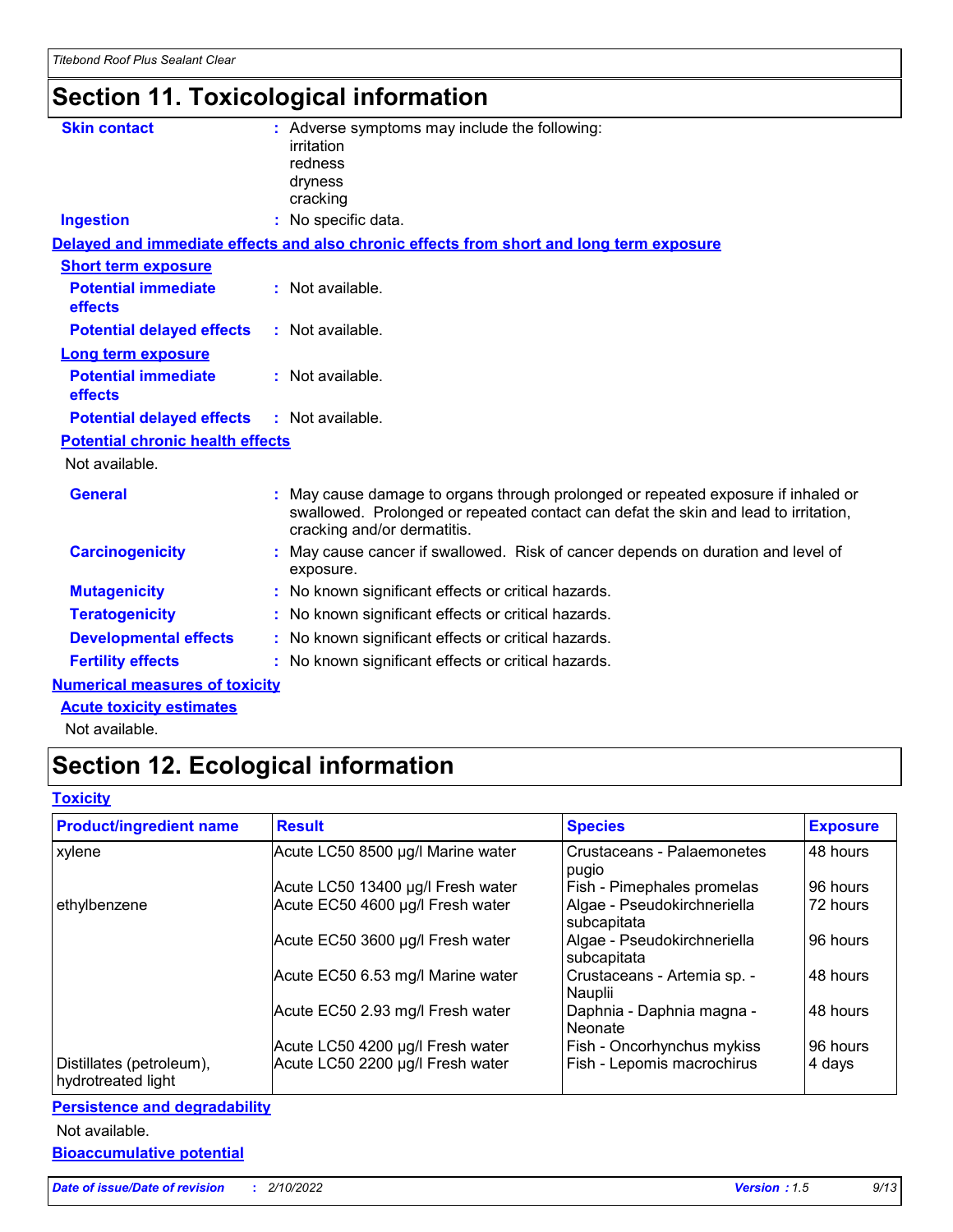### **Section 12. Ecological information**

| <b>Product/ingredient name</b> | $LogP_{ow}$ | <b>BCF</b>  | <b>Potential</b> |
|--------------------------------|-------------|-------------|------------------|
| xylene                         | 3.12        | 8.1 to 25.9 | low              |
| ethylbenzene                   | 3.6         |             | low              |

**Mobility in soil**

| <b>INDUITIEY III JUIL</b>                                     |                                                     |
|---------------------------------------------------------------|-----------------------------------------------------|
| <b>Soil/water partition</b><br>coefficient (K <sub>oc</sub> ) | : Not available.                                    |
| <b>Other adverse effects</b>                                  | : No known significant effects or critical hazards. |

### **Section 13. Disposal considerations**

The generation of waste should be avoided or minimized wherever possible. Disposal of this product, solutions and any by-products should at all times comply with the requirements of environmental protection and waste disposal legislation and any regional local authority requirements. Dispose of surplus and non-recyclable products via a licensed waste disposal contractor. Waste should not be disposed of untreated to the sewer unless fully compliant with the requirements of all authorities with jurisdiction. Waste packaging should be recycled. Incineration or landfill should only be considered when recycling is not feasible. This material and its container must be disposed of in a safe way. Care should be taken when handling emptied containers that have not been cleaned or rinsed out. Empty containers or liners may retain some product residues. Avoid dispersal of spilled material and runoff and contact with soil, waterways, drains and sewers. **Disposal methods :**

#### **United States - RCRA Toxic hazardous waste "U" List**

| Ingredient | CAS#      | <b>Status</b> | Reference<br>number |
|------------|-----------|---------------|---------------------|
| Xylene     | 1330-20-7 | Listed        | U239                |

### **Section 14. Transport information**

|                                      | <b>DOT</b><br><b>Classification</b> | <b>TDG</b><br><b>Classification</b> | <b>Mexico</b><br><b>Classification</b> | <b>ADR/RID</b> | <b>IMDG</b>              | <b>IATA</b>              |
|--------------------------------------|-------------------------------------|-------------------------------------|----------------------------------------|----------------|--------------------------|--------------------------|
| <b>UN number</b>                     | Not regulated.                      | Not regulated.                      | Not regulated.                         | Not regulated. | Not regulated.           | Not regulated.           |
| <b>UN proper</b><br>shipping name    |                                     |                                     |                                        |                |                          |                          |
| <b>Transport</b><br>hazard class(es) |                                     |                                     | $\blacksquare$                         | $\blacksquare$ | $\blacksquare$           |                          |
| <b>Packing group</b>                 |                                     |                                     |                                        |                | $\overline{\phantom{a}}$ | $\overline{\phantom{0}}$ |
| <b>Environmental</b><br>hazards      | No.                                 | No.                                 | No.                                    | No.            | No.                      | No.                      |

**Additional information**

**DOT Classification :**

**Reportable quantity** 571.43 lbs / 259.43 kg [69.932 gal / 264.72 L]. Package sizes shipped in quantities less than the product reportable quantity are not subject to the RQ (reportable quantity) transportation requirements.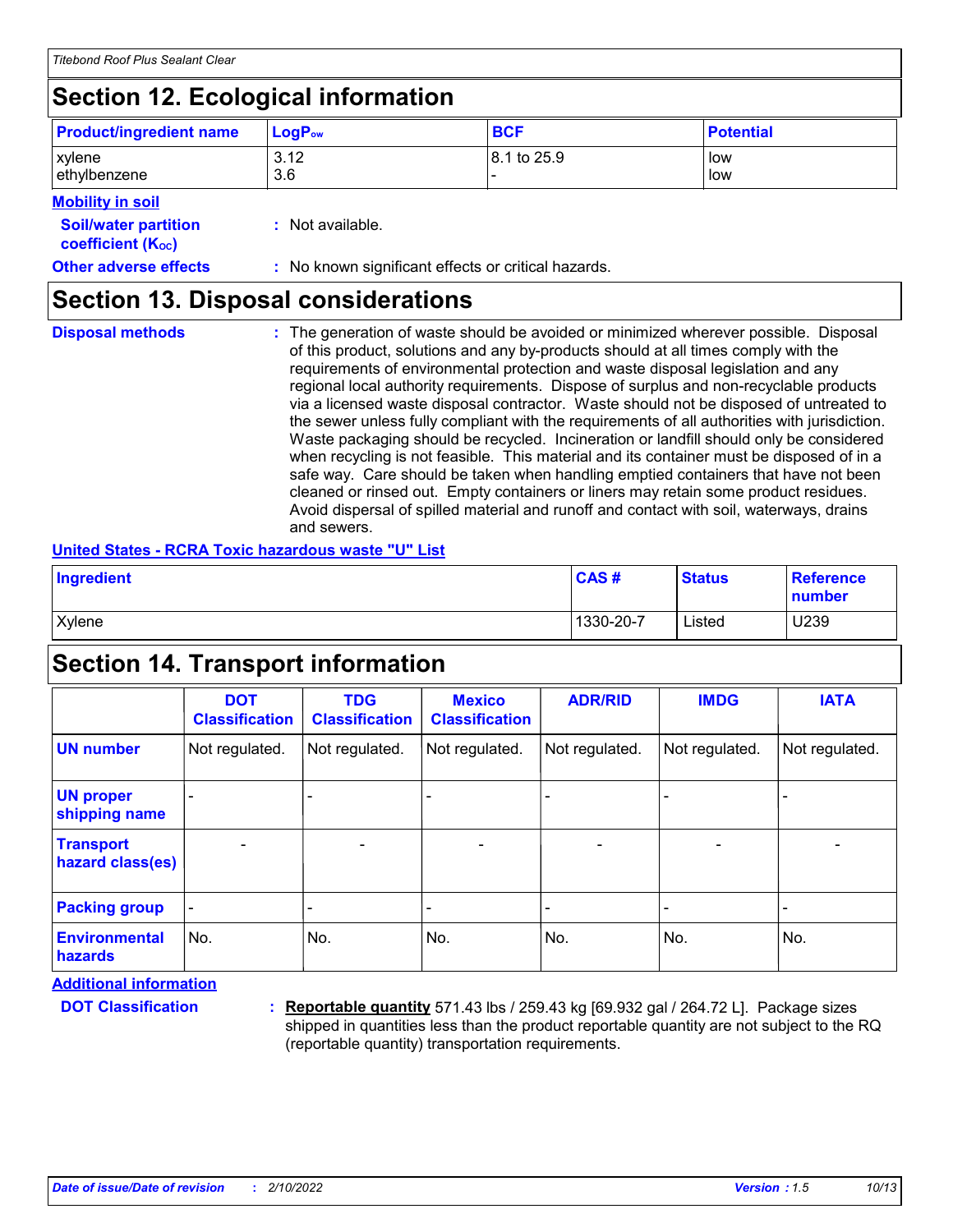### **Section 15. Regulatory information**

#### **U.S. Federal regulations**

#### **SARA 302/304**

#### **Composition/information on ingredients**

No products were found.

| <b>SARA 304 RQ</b>  |  |
|---------------------|--|
| <b>SARA 311/312</b> |  |
|                     |  |

**:** Not applicable.

**Classification :** SKIN IRRITATION - Category 2 EYE IRRITATION - Category 2A CARCINOGENICITY - Category 1B SPECIFIC TARGET ORGAN TOXICITY (SINGLE EXPOSURE) (Respiratory tract irritation) - Category 3 SPECIFIC TARGET ORGAN TOXICITY (REPEATED EXPOSURE) - Category 2 HNOC - Defatting irritant

#### **Composition/information on ingredients**

| <b>Name</b>                                               | $\frac{9}{6}$ | <b>Classification</b>                                                                                                                                                                               |
|-----------------------------------------------------------|---------------|-----------------------------------------------------------------------------------------------------------------------------------------------------------------------------------------------------|
| xylene                                                    | $≥10 - ≤25$   | <b>FLAMMABLE LIQUIDS - Category 2</b><br><b>ACUTE TOXICITY (inhalation) - Category 4</b><br>SKIN IRRITATION - Category 2<br><b>EYE IRRITATION - Category 2A</b><br><b>HNOC - Defatting irritant</b> |
| ethylbenzene                                              | ≥10 - ≤25     | <b>FLAMMABLE LIQUIDS - Category 3</b><br>EYE IRRITATION - Category 2A<br><b>CARCINOGENICITY - Category 2</b><br><b>ASPIRATION HAZARD - Category 1</b>                                               |
| Distillates (petroleum),<br>hydrotreated middle           | ≤3            | <b>FLAMMABLE LIQUIDS - Category 4</b>                                                                                                                                                               |
| Distillates (petroleum),<br>hydrotreated light            | ≤3            | <b>ASPIRATION HAZARD - Category 1</b>                                                                                                                                                               |
| Distillates (petroleum),<br>hydrotreated light naphthenic | ≤3            | <b>ACUTE TOXICITY (inhalation) - Category 4</b><br><b>SKIN IRRITATION - Category 2</b><br>EYE IRRITATION - Category 2A                                                                              |
| Distillates (petroleum),<br>hydrotreated light paraffinic | ≤3            | ACUTE TOXICITY (inhalation) - Category 4                                                                                                                                                            |

#### **SARA 313**

|                              | <b>Product name</b> | <b>CAS number</b> | $\frac{9}{6}$ |
|------------------------------|---------------------|-------------------|---------------|
| <b>Form R - Reporting</b>    | xylene              | 1330-20-7         | l≥10 - ≤25    |
| requirements                 | ethylbenzene        | $1100 - 41 - 4$   | 210 - ≤25     |
| <b>Supplier notification</b> | xylene              | 1330-20-7         | l≥10 - ≤25    |
|                              | ethylbenzene        | $1100 - 41 - 4$   | 210 - ≤25     |

SARA 313 notifications must not be detached from the SDS and any copying and redistribution of the SDS shall include copying and redistribution of the notice attached to copies of the SDS subsequently redistributed.

#### **State regulations**

| <b>Massachusetts</b> | : The following components are listed: XYLENE; DIMETHYLBENZENE; ETHYL<br>BENZENE; OIL MIST, MINERAL; OIL MIST, MINERAL; OIL MIST, MINERAL; OIL<br>MIST, MINERAL; OIL MIST, MINERAL; OIL MIST, MINERAL; MINERAL OIL,<br>PETROLEUM DISTILLATES, HYDROTREATED LIGHT NAPHTHENIC; MINERAL OIL,<br>PETROLEUM DISTILLATES, HYDROTREATED LIGHT PARAFFINIC |
|----------------------|---------------------------------------------------------------------------------------------------------------------------------------------------------------------------------------------------------------------------------------------------------------------------------------------------------------------------------------------------|
| <b>New York</b>      | : The following components are listed: Xylene mixed; Ethylbenzene                                                                                                                                                                                                                                                                                 |
| <b>New Jersey</b>    | : The following components are listed: XYLENES; BENZENE, DIMETHYL-; ETHYL<br>BENZENE; BENZENE, ETHYL-; MINERAL OIL (UNTREATED and MILDLY TREATED);<br>MINERAL OIL (UNTREATED and MILDLY TREATED)                                                                                                                                                  |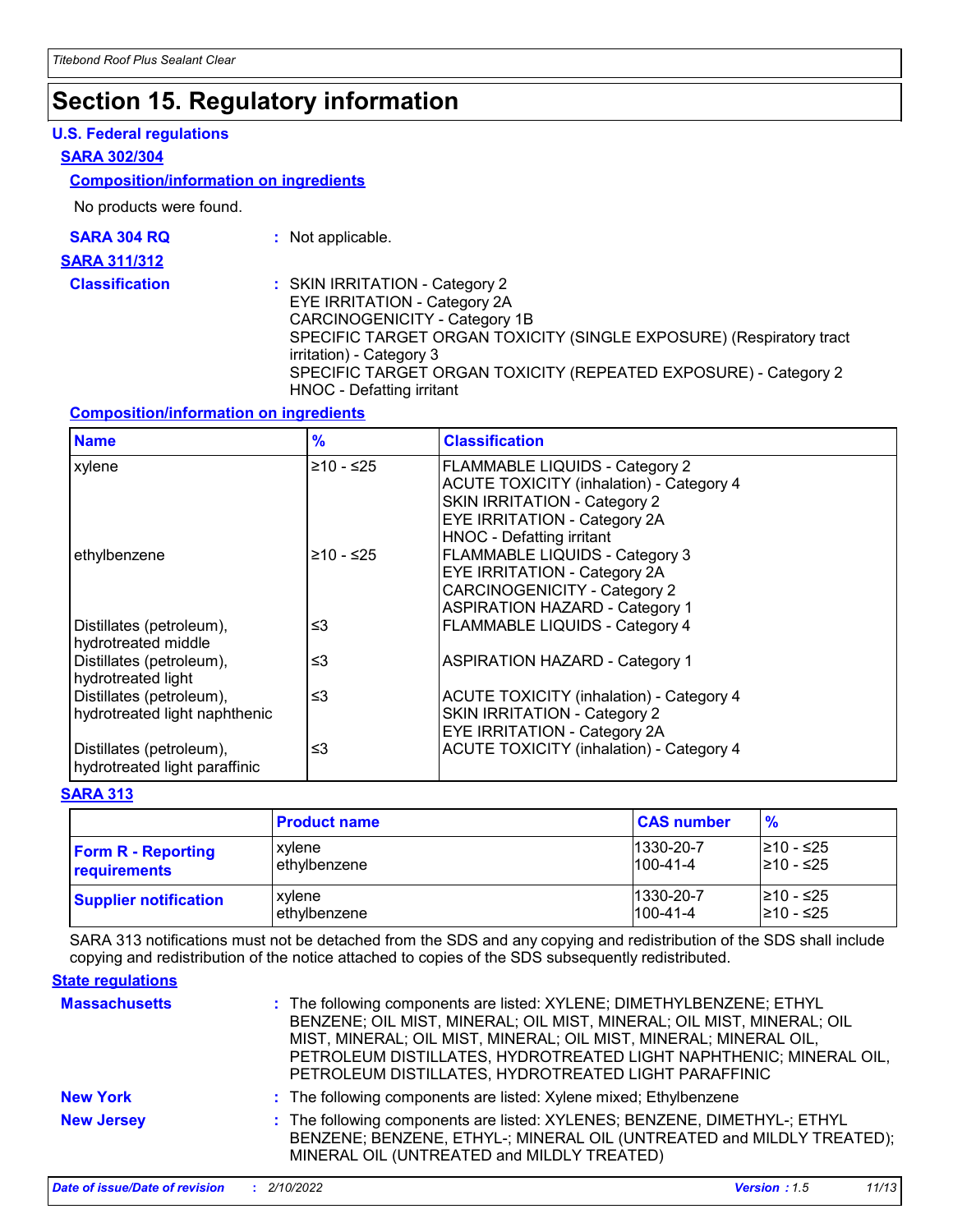### **Section 15. Regulatory information**

**Pennsylvania 19.1 The following components are listed: BENZENE, DIMETHYL-; BENZENE, ETHYL-**

#### **California Prop. 65**

**A** WARNING: This product can expose you to chemicals including Ethylbenzene, which is known to the State of California to cause cancer, and Methanol, which is known to the State of California to cause birth defects or other reproductive harm. For more information go to www.P65Warnings.ca.gov.

| Ingredient name          | No significant risk<br>level | <b>Maximum</b><br>acceptable dosage<br><b>level</b> |
|--------------------------|------------------------------|-----------------------------------------------------|
| Ethylbenzene<br>Methanol | Yes.                         | Yes.                                                |

#### **International regulations**

**Chemical Weapon Convention List Schedules I, II & III Chemicals**

Not listed.

#### **Montreal Protocol**

Not listed.

**Stockholm Convention on Persistent Organic Pollutants**

Not listed.

#### **UNECE Aarhus Protocol on POPs and Heavy Metals**

Not listed.

#### **Inventory list**

**China :** All components are listed or exempted.

#### **United States TSCA 8(b) inventory**

**:** All components are active or exempted.

### **Section 16. Other information**

**Hazardous Material Information System (U.S.A.)**



**Caution: HMIS® ratings are based on a 0-4 rating scale, with 0 representing minimal hazards or risks, and 4 representing significant hazards or risks. Although HMIS® ratings and the associated label are not required on SDSs or products leaving a facility under 29 CFR 1910.1200, the preparer may choose to provide them. HMIS® ratings are to be used with a fully implemented HMIS® program. HMIS® is a registered trademark and service mark of the American Coatings Association, Inc.**

**The customer is responsible for determining the PPE code for this material. For more information on HMIS® Personal Protective Equipment (PPE) codes, consult the HMIS® Implementation Manual.**

**National Fire Protection Association (U.S.A.)**